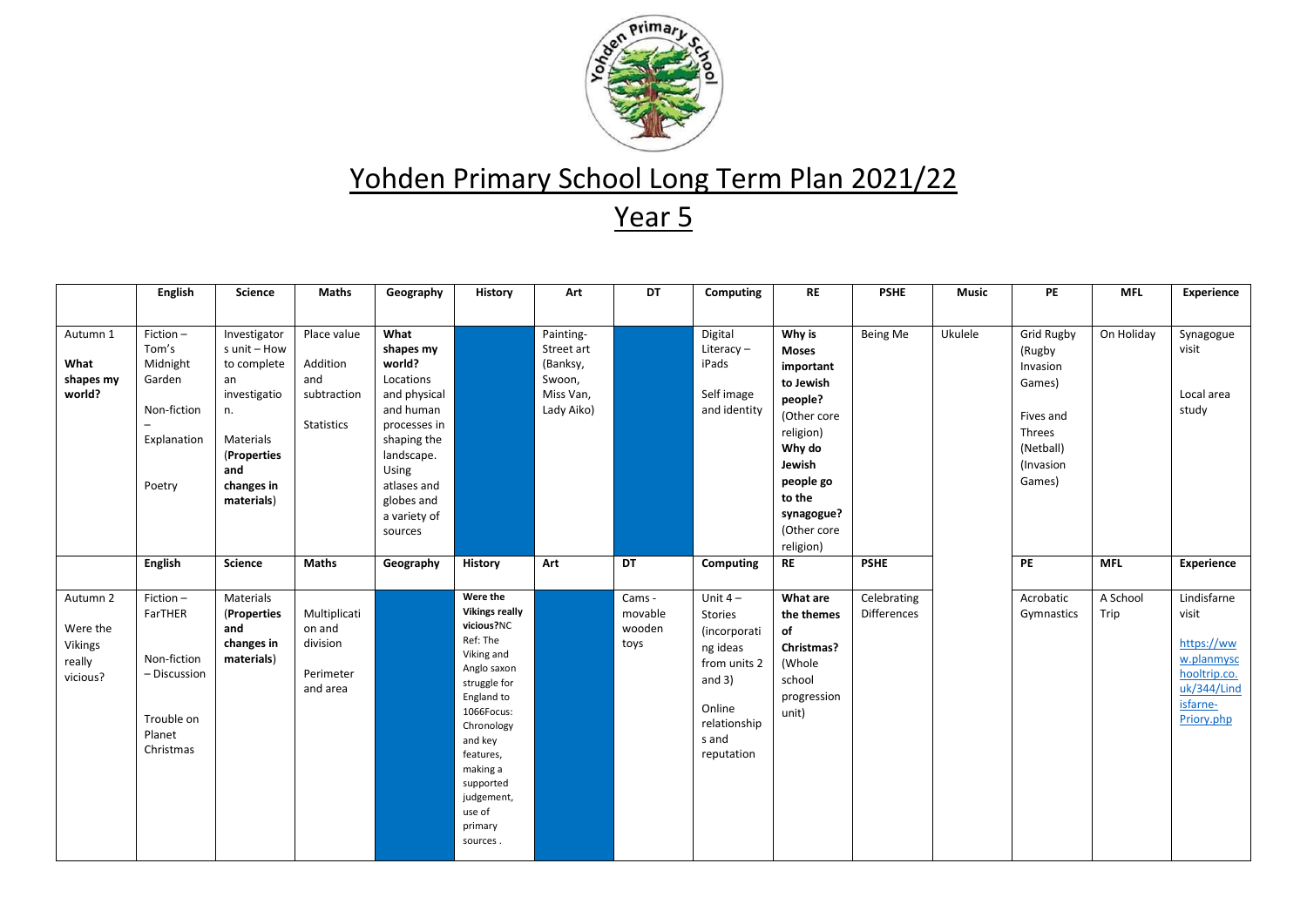

|                                                                                          |                                                                                | Science                               | Maths                                           |           | History                                                                                                                                                                                                                                                                                                                                                                                                                                                     | Art                                                       |    |                                                                                                                                                              | <b>RE</b>                                                              |                                  | <b>Music</b>                                                 |                                  |                       | Experience                                                                                                              |
|------------------------------------------------------------------------------------------|--------------------------------------------------------------------------------|---------------------------------------|-------------------------------------------------|-----------|-------------------------------------------------------------------------------------------------------------------------------------------------------------------------------------------------------------------------------------------------------------------------------------------------------------------------------------------------------------------------------------------------------------------------------------------------------------|-----------------------------------------------------------|----|--------------------------------------------------------------------------------------------------------------------------------------------------------------|------------------------------------------------------------------------|----------------------------------|--------------------------------------------------------------|----------------------------------|-----------------------|-------------------------------------------------------------------------------------------------------------------------|
| Spring 1<br>Who was<br>making<br>history in<br>faraway<br>places in<br>the year<br>1000? | <b>English</b><br>Fiction-<br>War of the<br>Worlds<br>Non-fiction<br>Biography | Living thing<br>and their<br>habitats | Multiplicati<br>on and<br>division<br>Fractions | Geography | Who was<br>making<br>history in<br>faraway<br>places in<br>the year<br>1000?<br>MayansNC<br>ref: non-<br>European<br>society that<br>provides<br>contrast to<br><b>British</b><br>history<br>Focus:<br>Chronology-<br>developing<br>terminology of<br>periods,<br>contemporaneo<br>us<br>developments,<br>key features of<br>a contrasting<br>society and its<br>development,<br>similarity and<br>difference to<br>Britain in<br>c.1000, use of<br>primary | Sculpture-<br>Pottery<br>from<br>ancient<br>civilisations | DT | Computing<br>Unit $4-$<br>Stories<br>(incorporati<br>ng ideas<br>from units 2<br>and $3)$<br>(application<br>to<br>topic/literac<br>y)<br>online<br>bullying | What do<br><b>Christians</b><br>believe<br>about God?<br>(Christianity | <b>PSHE</b><br>Dreams &<br>Goals | Ancient<br>$worlds -$<br>Structure<br>In the past -<br>Pitch | PE<br>Indian<br>Delight<br>Dance | <b>MFL</b><br>Hobbies | Hancock<br>Museum<br>upstairs<br>animals and<br>habitats &<br>Egyptians-<br>build on<br>from<br>previous<br>Year 4 unit |
|                                                                                          |                                                                                |                                       |                                                 |           | sources,<br>identification of<br>key points in<br>historical<br>interpretations                                                                                                                                                                                                                                                                                                                                                                             |                                                           |    |                                                                                                                                                              |                                                                        |                                  |                                                              |                                  |                       |                                                                                                                         |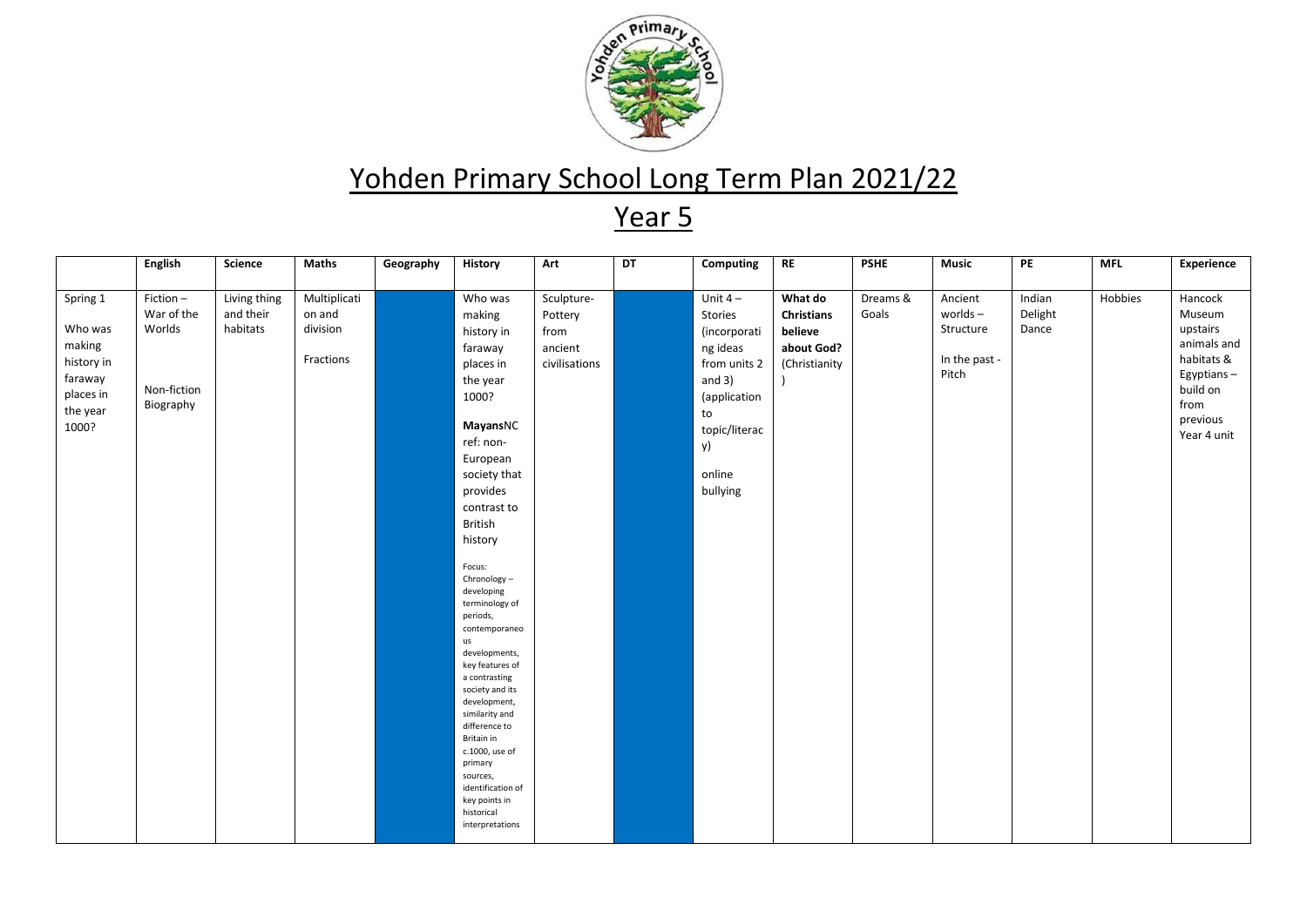

|                                                 | <b>English</b>                                                                                            | Science                        | Maths                                       | Geography                                                                                                                                                                                                                   | History | Art | DT                                                                                        | Computing                                                                                                                       | <b>RE</b>                                                                                                                    | <b>PSHE</b> | <b>Music</b>                                                      | PE                                               | <b>MFL</b> | <b>Experience</b>                                                                                                                                                                                                                      |
|-------------------------------------------------|-----------------------------------------------------------------------------------------------------------|--------------------------------|---------------------------------------------|-----------------------------------------------------------------------------------------------------------------------------------------------------------------------------------------------------------------------------|---------|-----|-------------------------------------------------------------------------------------------|---------------------------------------------------------------------------------------------------------------------------------|------------------------------------------------------------------------------------------------------------------------------|-------------|-------------------------------------------------------------------|--------------------------------------------------|------------|----------------------------------------------------------------------------------------------------------------------------------------------------------------------------------------------------------------------------------------|
| Spring 2<br>Where does<br>my food<br>come from? | Fiction-<br>Street Child<br>Non-fiction<br>$\overline{\phantom{0}}$<br>Persuasion<br>Shakespear<br>e Week | Animals<br>including<br>humans | Fractions<br>Decimals<br>and<br>percentages | <b>Where does</b><br>my food<br>come from?<br>Farming<br>and<br>economic<br>production.<br>Knowledge<br>of land use<br>across the<br>UK and<br>another<br>area of the<br>world.<br>Distribution<br>of natural<br>resources. |         |     | Food<br>(celebrating<br>culture and<br>seasonality)<br>- savoury<br>and sweet<br>products | Digital<br>Literacy<br>(application<br>to<br>topic/literac<br>y)<br>Menus and<br>brochures<br>Managing<br>online<br>information | What is the<br><b>Last Supper</b><br>so<br>important<br>to<br><b>Christians?</b><br>(Whole<br>school<br>progression<br>unit) | Healthy Me  | Human<br>body -<br>structure<br>Food and<br>drink -<br>Performing | Runners<br>(Cricket<br>Striking and<br>Fielding) | Eating out | Working<br>farm visit or<br>Tesco's<br>Farm to<br>Fork<br>Entry point -<br>Restaurant<br>or<br>community<br>café<br>Exit Point -<br>Set up our<br>own<br>community<br>café link to<br>previous<br>careers<br>opportuniti<br>es in PSHE |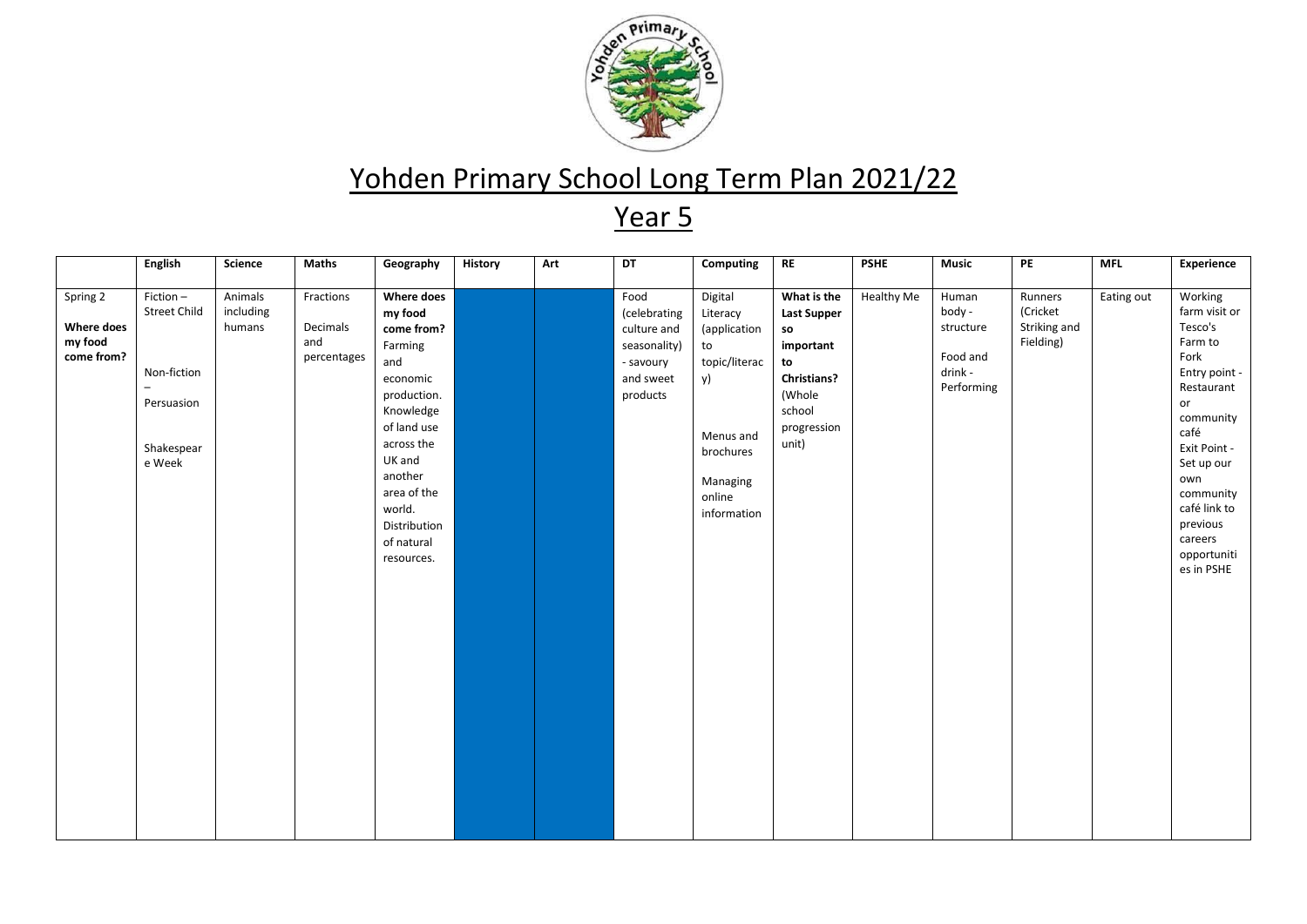

|            | <b>English</b> | Science | <b>Maths</b> | Geography | <b>History</b>         | Art           | DT | Computing   | <b>RE</b>   | <b>PSHE</b>  | <b>Music</b> | PE          | <b>MFL</b> | Experience     |
|------------|----------------|---------|--------------|-----------|------------------------|---------------|----|-------------|-------------|--------------|--------------|-------------|------------|----------------|
| Summer 1   | Fiction-       | Forces  | Decimals     |           | School                 | Drawing-      |    | Unit $5 -$  | How are     | Relationship | Sounds-      | What a      | Seasons    | Fairground     |
|            | The Brilliant  |         |              |           | designed               | (Bayeux       |    | Diving      | Jewish      | S.           | Exploring    | racket      |            | $visit -$      |
| What can a | World of       |         | Properties   |           | $unit - e.g.$          | tapestry,     |    | Deeper      | beliefs     |              | sounds       | (Tennis Net |            | forces in      |
| force      | Tom Gates      |         | of shape     |           | historic               | Grayson       |    |             | expressed   |              |              | and Wall)   |            | action         |
| change?    |                |         |              |           | environmen             | Perry         |    | Privacy and | at home?    |              | Communica    |             |            |                |
|            |                |         |              |           | t enquiry              | tapestries,   |    | security    | (Other core |              | tion/Enviro  | Where am    |            | https://ww     |
|            |                |         |              |           |                        | Alice Kettle, |    |             | religion)   |              | $nment -$    | I? Outdoors |            | w.planmysc     |
|            | Non-fiction    |         |              |           | NC ref: local          | Faith         |    |             |             |              | Composing    |             |            | hooltrip.co.   |
|            | Newspaper      |         |              |           | history                | Ringold)      |    |             | Why do      |              |              |             |            | uk/1325/Fo     |
|            | reports        |         |              |           | $study -$              |               |    |             | people use  |              |              |             |            | $r$ ces-&-     |
|            |                |         |              |           | Tommy                  |               |    |             | rituals     |              |              |             |            | Magnets.ph     |
|            |                |         |              |           | Armstrong              |               |    |             | today?      |              |              |             |            | $\overline{p}$ |
|            |                |         |              |           |                        |               |    |             | (Thematic   |              |              |             |            |                |
|            |                |         |              |           | NC ref: local          |               |    |             | unit)       |              |              |             |            |                |
|            |                |         |              |           | history                |               |    |             |             |              |              |             |            |                |
|            |                |         |              |           | study Focus:           |               |    |             |             |              |              |             |            |                |
|            |                |         |              |           | Use of the             |               |    |             |             |              |              |             |            |                |
|            |                |         |              |           | historic               |               |    |             |             |              |              |             |            |                |
|            |                |         |              |           | local                  |               |    |             |             |              |              |             |            |                |
|            |                |         |              |           | environmen             |               |    |             |             |              |              |             |            |                |
|            |                |         |              |           | t to further           |               |    |             |             |              |              |             |            |                |
|            |                |         |              |           | enquiry                |               |    |             |             |              |              |             |            |                |
|            |                |         |              |           | skills,                |               |    |             |             |              |              |             |            |                |
|            |                |         |              |           | develop                |               |    |             |             |              |              |             |            |                |
|            |                |         |              |           | chronologic            |               |    |             |             |              |              |             |            |                |
|            |                |         |              |           | al range and<br>use of |               |    |             |             |              |              |             |            |                |
|            |                |         |              |           | primary                |               |    |             |             |              |              |             |            |                |
|            |                |         |              |           | sources                |               |    |             |             |              |              |             |            |                |
|            |                |         |              |           | such as                |               |    |             |             |              |              |             |            |                |
|            |                |         |              |           | maps,                  |               |    |             |             |              |              |             |            |                |
|            |                |         |              |           | census,                |               |    |             |             |              |              |             |            |                |
|            |                |         |              |           | buildings              |               |    |             |             |              |              |             |            |                |
|            |                |         |              |           | and                    |               |    |             |             |              |              |             |            |                |
|            |                |         |              |           | photograph             |               |    |             |             |              |              |             |            |                |
|            |                |         |              |           | $\mathsf{s}$           |               |    |             |             |              |              |             |            |                |